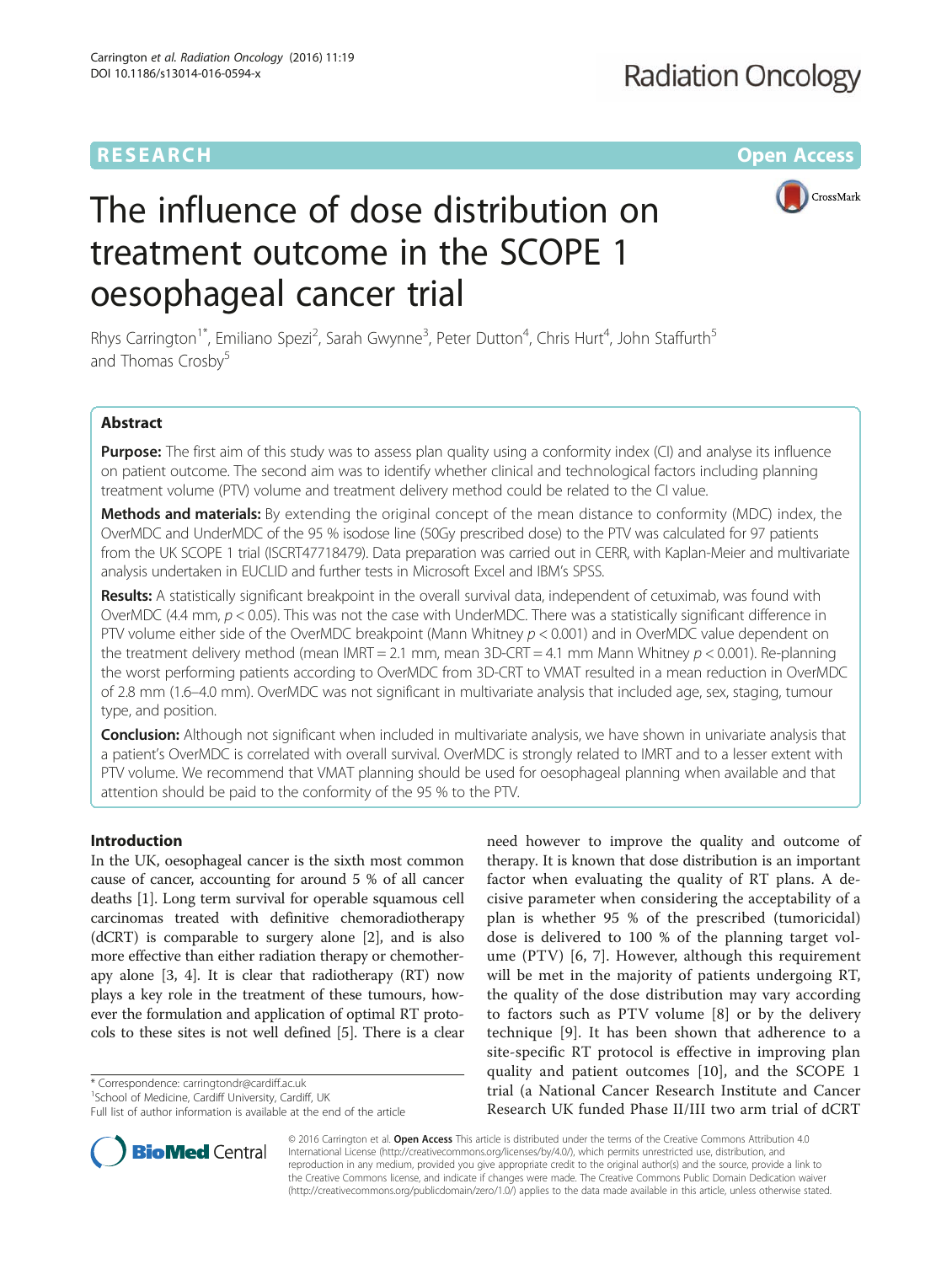with and without cetuximab in oesophageal cancer [[11\]](#page-6-0)) provided a detailed RT study protocol and quality assurance programme [[12\]](#page-6-0).

SCOPE 1 showed low rates of acute and late toxicity with 50 Gy in 25 fractions over 5 weeks concurrent with chemotherapy [[13](#page-6-0)]. Two-year overall survival was 56 % in the control arm, higher than previously reported in published studies; However, no benfit was seen for the addition of Cetuximab in the experimental arm.

Despite a detailed radiotherapy protocol and planning guidance document, a rigorous Radiotherapy Treatment Trials Quality Assurance (RTTQA) programme [[14, 15](#page--1-0)] demonstrated variation in RT planning practice such as planning technique across the 34 UK centres that participated in this study. These factors may have affected the quality of the dose distribution achieved for each patient, in addition to those mentioned previously. A recent study by Mutic et al. noted that many plans may still be classed as 'low quality' even when adhering to clinical trial protocol [\[16](#page--1-0)].

We hypothesised that plan quality can be objectively assessed by quantifying the relationship between the 95 % isodose and the PTV using a conformity index (CI) and explored the effect of variation in these measures on patient outcome (in this case the survival data from the SCOPE 1 trial). The use of conformity indices to analyse dose distribution of RT plans has been carried out previously [\[17, 18](#page--1-0)]. However, to the best of our knowledge, this study is the first to explore the relationship of CI and patient outcome.

The aim of this study was two fold; Firstly to assess plan quality using a CI and analyse its influence on patient outcome. Secondly, to identify whether clinical and technological factors including PTV volume and treatment delivery method could be related to the CI value.

# Materials and methods

#### Study workflow

This study's key stages are shown in Fig. 1. The following section gives an in depth account of how the data was gathered, a suitable database created and the analysis undertaken.

#### Data preparation and analysis

SCOPE1 has been ethically approved by the Research Ethics Committee for Wales and has approval from the Medicines and Health Care Product Regulatory Agency to be conducted in the UK. The RTTQA programme for the SCOPE 1 trial required centres to submit 3D dose and structure data in DICOM RT format for of all patients treated within the trial to the Wales Cancer Trials Unit (WCTU). We imported and processed this data into the CERR software package (Computational



Environment for Radiotherapy Research) [\[19\]](#page--1-0). Previous work from our institution found that the dose distribution within a RT plan is algorithm dependent [\[14](#page--1-0)] and that plan optimization carried out with algorithms that model lateral electron transport results in improved PTV coverage. These algorithms have been classified as "Type B". Of the 206 patients in the SCOPE 1 trial, 97 were planned with Type B algorithms and form the dataset for this study.

We ensured the integrity of the database by checking that the gross tumour volume (GTV), PTV, organs at risk (OAR) and dose maps were present and re-named to a pre-defined convention to allow automated analysis. This was also important in facilitating comparison of dosimetry across patient databases in any future analyses [[20\]](#page--1-0). Due to the size of the database, work was undertaken within the group to develop and enhance Matlab based scripts from previous published work from this group [[15](#page--1-0)] to automatically process and amend the database to ensure the required uniformity. The 95 % isodose line for each patient was created and converted to a structure,  $V_{95\%}$ , using a Matlab script based in CERR.

# Plan quality metric

Conformity indexes are mathematical methods of quantifying the conformity of one volume with respect to another and several methods are available. A review of these methods was undertaken by Feuvret et al. [[21\]](#page--1-0) in which the advantages and disadvantages of a number of CIs in the context of the analysis of dose distribution are described. The Mean Distance to Conformity (MDC) index was first introduced by Jena et al. [\[22](#page--1-0)] to compare RT target volume delineation by different observers. For a specific volume that is being evaluated against a reference volume, the MDC represents the average distance that all outlying points in the volume must be moved in order to achieve perfect conformity with the reference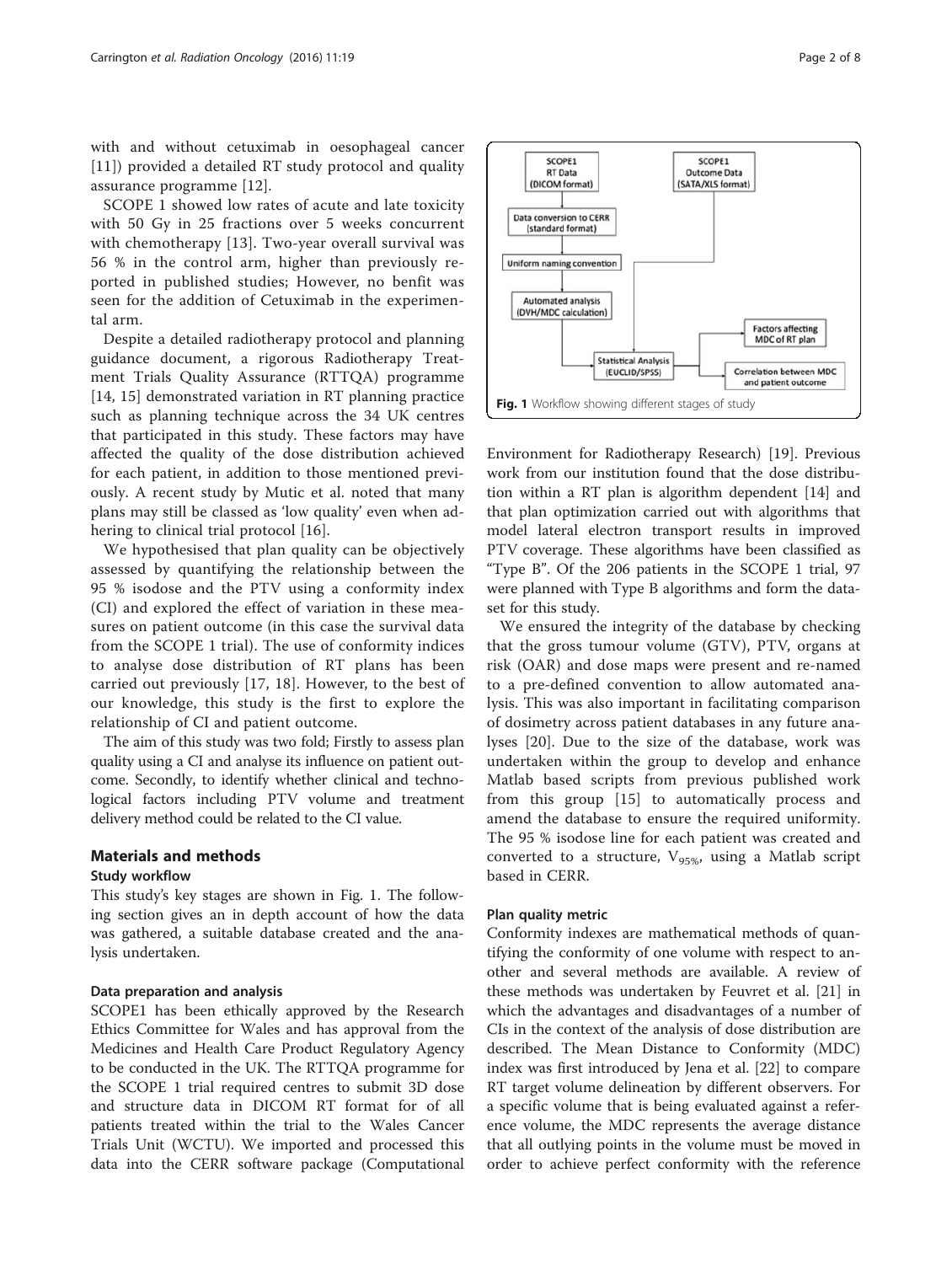volume. According to Jena, MDC provides (a) a single scoring statistic that represents the overall conformity of the two volumes being assessed, (b) additional statistics that provide information on whether the non-conformity is caused by over or under outlining and (c) a method of display that facilitates evaluation of the clinical significance of discrepancies.

Here we extend the application of MDC to dose distribution, by quantifying the conformity of the 95 % isodose line to the PTV. In our approach, the two components of the metric, OverMDC and UnderMDC, allow both 'overdosing' of normal tissues and 'underdosing' of the PTV respectively, to be objectively measured.

For the PTV and  $V_{95\%}$ , the MDC calculates the average distance that the furthermost outlying point of the evaluation volume ( $V_{95\%}$ ) would have to be moved in order to conform exactly to that of the reference volume (PTV). This results in two metrics that give a measurement of the over and under coverage of the PTV by the V95%, known as OverMDC and UnderMDC respectively. These were calculated between the  $V_{95\%}$  and PTV for each patient.

#### Statistical analysis

Data analysis was undertaken in EUCLID, an outcome analysis tool for high-dimensional clinical studies based in Matlab [[23](#page--1-0)], Microsoft Excel [\[24\]](#page--1-0) and IBM's Statistical Package for the Social Sciences (SPSS) [\[25\]](#page--1-0).

Kaplan-Meier plots were generated to observe whether there was a threshold for the CI value in relation to survival. Outcome data for each patient, including overall survival, was collated and prepared by the WCTU. Rates of late toxicity were so low that further analysis of normal tissue effects were not pursued. Due to the adverse effect of cetuximab on survival in the SCOPE 1 trial [[13\]](#page-6-0), the cetuximab administration data for each patient was also acquired to allow for stratification.

Using the EUCLID package, comparisons of survival of two populations discriminated by a given variable (OverMDC and UnderMDC) was performed using a log rank test of the hypothesis that the curves describe the same survival function.

A function was used in EUCLID that allows the option to scan the range of the variable (in this case OverMDC and UnderMDC) to find the break point value that yields the lowest p-value and therefore best separates the low survival from the high survival population. This is corrected for multiple comparisons using the Bonferroni adjustment, a method of dealing with multiple testing when finding an optimal break point [[26](#page--1-0)]. Cox proportional hazard, Mann-Whitney tests and stratification for cetuximab was undertaken in SPSS. Pearson tests were undertaken in Microsoft Excel.

#### Effect of dose delivery method

In order to evaluate the impact of treatment delivery, we re-planned patients from 3D-conformal to Volumetric Modulated Arc Therapy (VMAT) in Oncentra OMP using a class solution, the hypothesis being that VMAT would improve the dose conformity. The class solution was developed to provide a clinically acceptable plan for the majority of patients using the VMAT technique. Any patient plans that would not meet the SCOPE 1 RT dose volume constraints following re-planning with the class solution would be adjusted manually. The dose volume constraints for the PTV and OARs were the same for every patient in the SCOPE 1 trial regardless of the dose delivery technique used (See Table 1).

#### Multivariate analysis

Multivariate logistic regression analysis was undertaken in EUCLID using the method described by Gayou et al. [[23\]](#page--1-0). The clinical variables attributable to all patients included in the analysis in addition to the cetuximab randomisation were; age, sex, tumour type (squamous cell or adenocarcinoma), tumour stage (1–4), tumour site (upper, mid, lower third), PTV volume, disease length, UnderMDC and OverMDC.

#### Results

#### OverMDC and UnderMDC and overall survival

For the 97 patient plans in this study, the median OverMDC was 3.7 mm (Range: 1.2–7.0 mm). The break point occurs at an OverMDC value of 4.4 mm with  $p = 0.02$  (logrank) and results in a 28 above/69 below split in the database (Fig. [2](#page-3-0)).

The Cox Proportional Hazard ratio was calculated in SPSS to be 0.50 (95 % CI: 0.28–0.90,  $p = 0.02$ ).

Stratifying for cetuximab administration, the log rank test between the two groups gave  $p = 0.04$ .

Therefore within this cohort, the OverMDC value for the conformity of the 95 % isodose line and the PTV for any particular patient is a predictor for overall survival in univariate analysis, independent of

| <b>Table 1</b> Dose volume constraints in SCOPE 1 trial |
|---------------------------------------------------------|
|---------------------------------------------------------|

| Dose constraint            |
|----------------------------|
| $V95 \% (47.5Gv) > 99.0 %$ |
| PTV min $> 93$ % (46.5Gy)  |
| $<107\%$                   |
| GTV min > 100 % (50.0Gy)   |
| Cord Max <80 % (40Gy)      |
| V40 % (V20Gy) < 25 %       |
| $V80 \% (V40Gy) < 30 \%$   |
| $V60 \% (V30Gy) < 60 \%$   |
| V40 % (V20Gy) < 25 %       |
|                            |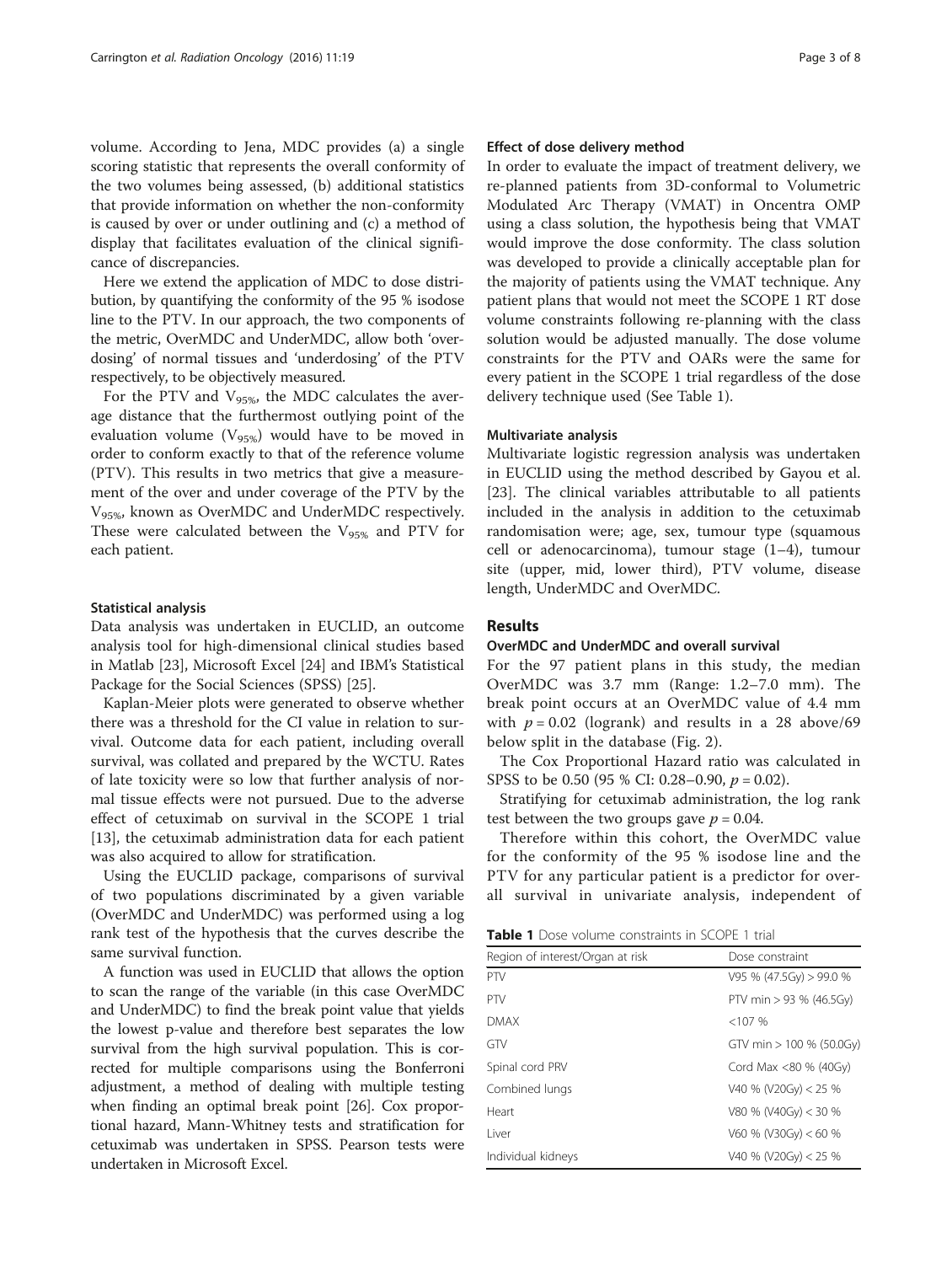<span id="page-3-0"></span>

cetuximab administration; a high OverMDC is associated with worse survival.

# UnderMDC

The median UnderMDC was 2.5 mm (Range: 0–5.7 mm). The break point occurs at an UnderMDC value of 2.7 mm with a  $p = 0.05$  (logrank) and results in a 32 above/62 below split in the database (Fig. [3\)](#page-4-0).

The Cox Proportional Hazard ratio was calculated in SPSS to be 0.53 (95 % CI: 0.30–0.97,  $p = 0.04$ ).

Stratifying for cetuximab administration, the log rank test between the two groups gave  $p = 0.14$ . Therefore UnderMDC cannot be considered a statistically significant predictor for overall survival when stratifying for cetuximab.

# Analysis of OverMDC values

As only OverMDC remained clinically and statistically significant following stratification for cetuximab, further analysis was limited to this metric. The aim was to identify factors that may influence the OverMDC calculated for each patient.

# PTV volume and OverMDC

Figure [4](#page-4-0) shows the PTV volume for each patient plotted with OverMDC values, ranked by increasing OverMDC value, with the line of best fit for the PTV volumes. There was a significant difference in PTV volume either side of the OverMDC breakpoint of 4.4 mm (Mann-Whitney  $p < 0.001$ ). The Pearson coefficient between the OverMDC metric and PTV volume was calculated to be 0.47.

# IMRT/VMAT dose delivery

Patients were classified according to whether the treatment dose in the SCOPE 1 trial was delivered via 3D conformal (81 patients) or IMRT/VMAT treatment (16 patients).

Figure [3](#page-4-0) therefore also illustrates a statistically significantly lower OverMDC value if the patient was treated using IMRT/VMAT (Filled markers) compared to 3D-CRT (mean  $IMRT = 2.1$  mm,  $3D-CRT = 4.1$  mm; Mann Whitney  $p < 0.001$ ). There was no significant difference in PTV volume according to the treatment delivery method (Mann Whitney  $p = 0.455$ ).

#### Re-planning of 3D-CRT plans

The result in the previous section show the OverMDC values for 97 patients planned and treated with different treatment modalities. In order to confirm that only the treatment modality was influencing the OverMDC value, the 15 worst performing patients according to OverMDC (plotted with square symbols in Fig. [4](#page-4-0)) were re-planned from the 3D-CRT to VMAT in OMP. Ten patients were successfully re-planned using the class solution implemented in our centre. The five remaining patient plans did not meet the SCOPE 1 protocol dose volumes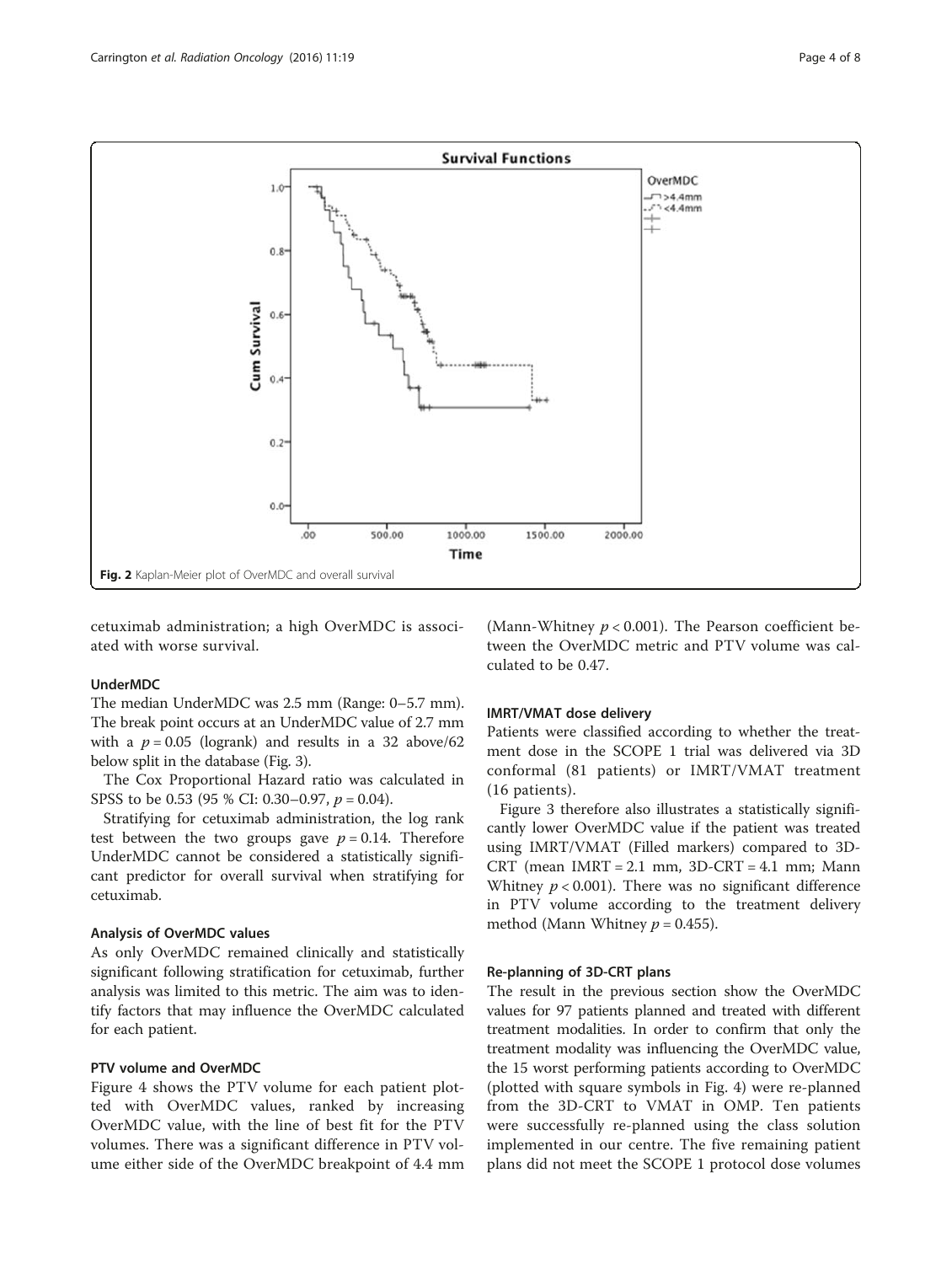<span id="page-4-0"></span>

constraints initially, but in all cases acceptable plans were achieved after manual adjustment.

The OverMDC was reduced for all 15 patients after replanning with VMAT (Fig. [5](#page-5-0)), with a mean reduction of 2.8 mm (Range: 1.6–4.0 mm). This confirms that the treatment modality has a large influence on OverMDC value. However there are also two outliers where the OverMDC was not reduced to the same extent. On further review it was found that these two patients had an above average PTV volume (441  $\rm cm^3$  and 498  $\rm cm^3)$ 

when compared to the SCOPE 1 database mean PTV volume ( $334 \text{ cm}^3$ ). The average PTV volume for the replanned patients was 393 cm<sup>3</sup>.

#### Multivariate analysis

OverMDC and UnderMDC were included in a multivariate logistic regression analysis along with other clinical factors. They were, age, sex, tumour type, tumour stage, tumour site, cetuximab administration, PTV volume and disease length. It was found that none of these

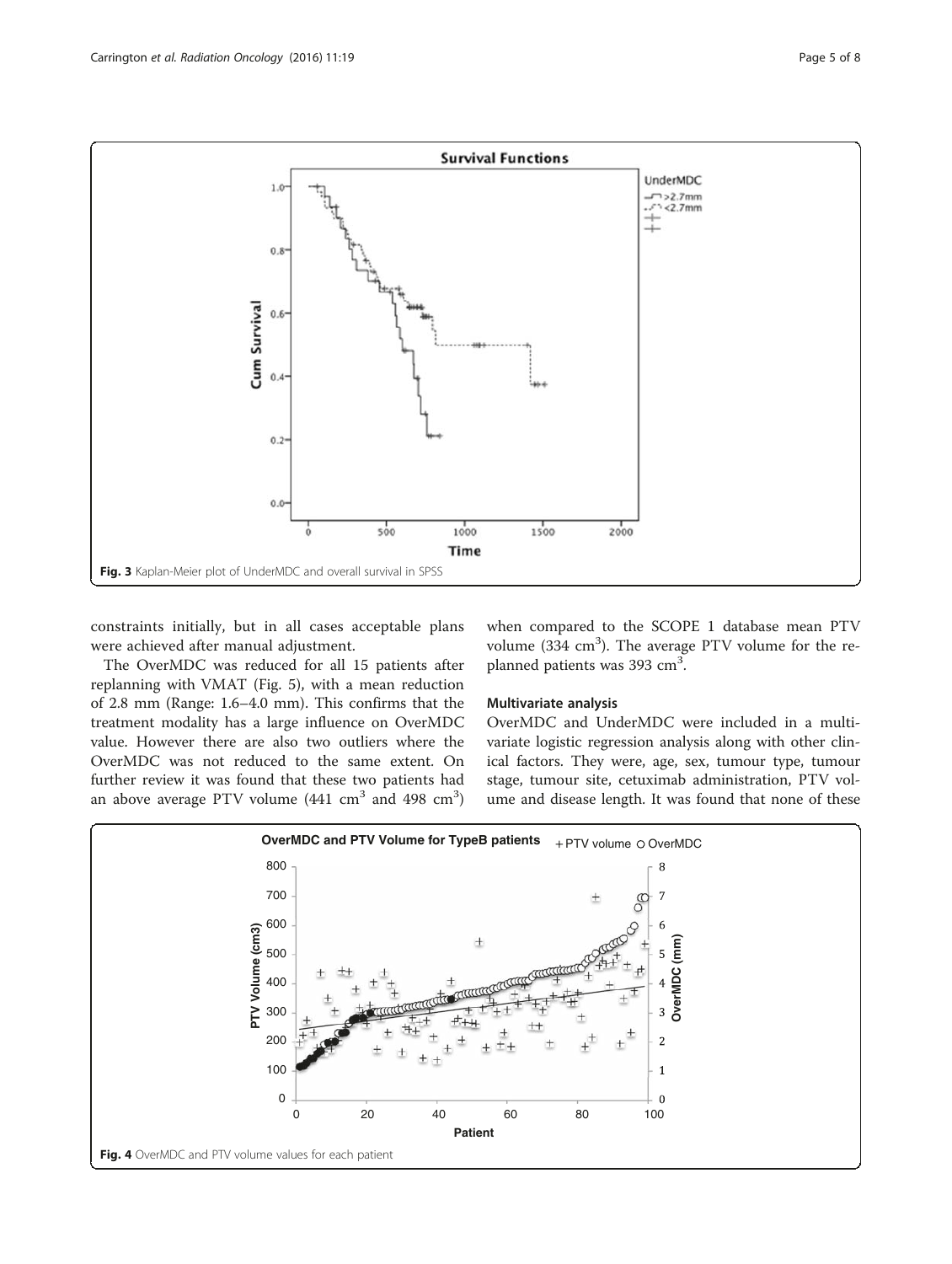<span id="page-5-0"></span>

factors were statistically significant. The factors with the lowest p-values were found to be age and tumour staging ( $p = 0.06$  and  $p = 0.08$  respectively).

# **Discussion**

The aim of this study was firstly to quantify plan quality using a CI and its effect on patient outcome. Secondly, to identify whether clinical and technological factors including PTV volume and treatment delivery method could be related to the CI value.

We found that OverMDC has a statistically significant relationship with overall survival in univariate analysis independent of cetuximab administration, the latter having been shown to adversely effect survival in the SCOPE 1 trial. We have also shown that PTV volume was weakly correlated with the OverMDC value of each patient (Pearson's correlation – 0.47), but the treatment delivery method had a more significant impact with the mean IMRT OverMDC being 51 % of the mean 3D-CRT OverMDC value. When OverMDC and UnderMDC were included with other clinical variables in a multivariate logistic regression analysis neither remained significant.

The volume of the PTV may have an influence on dose coverage. Meeting constraints for larger PTVs is more difficult due to the likely increased overlap with organs at risk (OAR). Specifically in the case of oesophageal cancer, OARs such as the heart, lungs and spinal cord are in close proximity to the oesophagus and may limit the ability to optimise the dose distribution. In this study we hypothesized that a larger PTV volume would be associated with an increase in OverMDC and UnderMDC values due to the increased complexity of the resulting RT plan and ability to conform the dose to the PTV due to the need to spare adjacent OARs. Statistical tests showed that there was indeed a significant difference in the PTV volumes of patients either side of the OverMDC break point. No significant difference was found in the case of the UnderMDC metric.

This study also confirmed that IMRT and VMAT increase dose conformity when compared to 3D-conformal therapy, as shown elsewhere in the literature [\[27\]](#page--1-0). This is demonstrated by the significantly smaller OverMDC values between the  $V_{95\%}$  and PTV volumes in the IMRT/ VMAT patients of the SCOPE 1 trial and furthermore by the re-planning of the worst performing patients by OverMDC value from 3D-conformal to VMAT. A study in gastric cancers found similar results when comparing 3D-conformal radiotherapy to IMRT [\[28\]](#page--1-0), concluding that a better target coverage and therefore significant dose reduction to OARs could be achieved in IMRT plans. It is clear therefore that the more conformal dose delivery techniques should be used to administer RT wherever possible.

The explanation for the improved overall survival in patients treated with a lower OverMDC value more conformal treatment is not clear. The association with IMRT/ VMAT treatment is interesting as only 3 centres treated the 16 patients with IMRT/VMAT in the original trial. In addition Fig. 5 clearly shows two cases where re-planning with VMAT/IMRT did not reduce the OverMDC value to the same extent, but their PTV volume was higher than the average for the patients included in this study. It is possible that low OverMDC and/or access to IMRT/ VMAT reflect other aspects of a high quality RT process that require further investigation in a future study. It is also fully acknowledged that when the OverMDC metric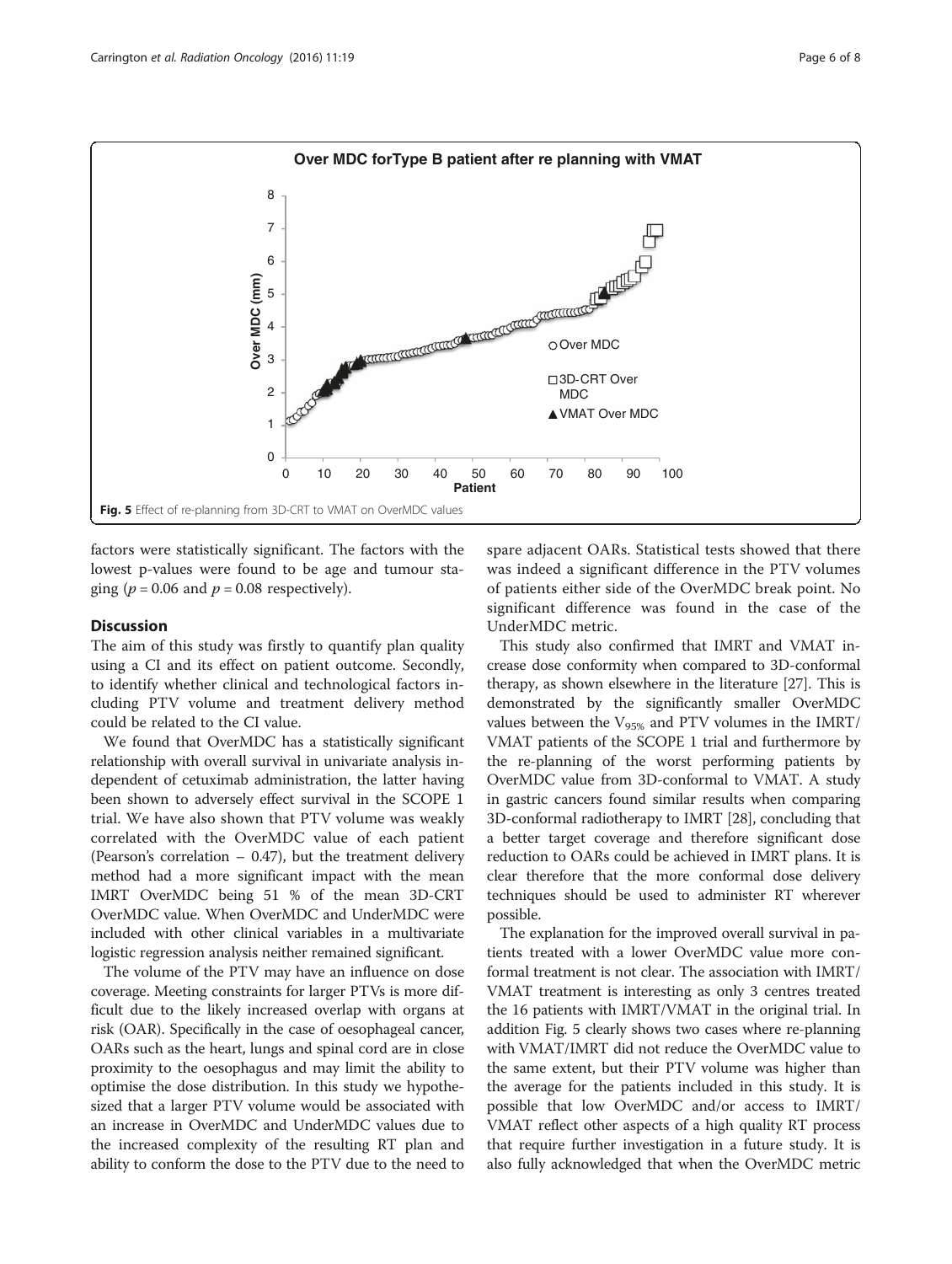<span id="page-6-0"></span>is included in a multivariate analysis that includes other common factors in cancer treatment, it does not remain statistically significant. Furthermore, there was no recorded grade 3 or 4 toxicity for pneumonitis or of the heart most commonly associated with radiotherapy of the oesophageous in the SCOPE 1 trial. As a result, no meaningful correlation between dose distribution and radiotherapy induced toxicity can be made. It may be therefore that the consequence of a plan's OverMDC value on overall survival is a combination of a number of factors that require further investigation outside the scope of this particular study.

Nevertheless, this study suggests that IMRT/VMAT offers a safe tool for dose escalation, as the MDC analysis has shown that unnecessary irradiation of normal tissue can be significantly reduced without affecting PTV coverage. This is consistent with the findings of Freilich and Chun et al. [\[29](#page--1-0), [30\]](#page--1-0) who concluded that although the use of IMRT did not directly impact on survival, it was associated with significantly less toxicity. Warren et al. also showed that IMRT allows dose escalation to 60Gy with the same level of normal tissue irradiation as 3D-CRT to 50Gy [8]. This is being taken forward in the recently funded SCOPE 2 trial. Unfortunately there were an insufficient number of patients treated with IMRT/VMAT in this study to detect any impact on survival. In addition, patients treated with IMRT/VMAT may have been expected to have a lower rate of toxicity, however the rates were so low within the SCOPE 1 trial that this could not be studied.

In a clinical setting, the results of this study suggest that careful attention to the quality of RT planning, expressed in terms of conformity of the dose distribution to the target volume, may impact on overall survival. IMRT/VMAT should be considered for all patients when conforming the 95 % isodose to the PTV is difficult.

# Conclusion

We have shown using a CI that in univariate analysis the quality of a plan with respect to PTV coverage has a significant correlation with overall survival. Plan quality is strongly related to the use of advanced RT delivery techniques and to a lesser extent with PTV volume. A CI may therefore be useful in assessing plan quality and we recommend careful attention to all aspects of PTV coverage.

#### Abbreviations

dCRT: Definitive chemoradiotherapy; RT: Radiation therapy; PTV: Planning treatment volume; RTTQA: Radiotherapy trials quality assurance; CI: Conformity index; MDC: Mean distance to conformity; WCTU: Wales Cancer Trials Unit; CERR: Computational Environment for Radiotherapy Research; GTV: Gross tumour volume; OAR: Organ at risk; VMAT: Volumetric Modulated Arc Therapy; SPSS: Statistical Package for the Social Sciences; IMRT: Intensity modulated radiation therapy.

#### Competing interests

The authors declare that they have no competing interest.

#### Authors' contributions

RC - Carried out study and drafting of manuscript. ES - Involved in conception and design of study and drafting of manuscript. SG - Involved in drafting the manuscript and revising it critically for important intellectual content. PD - Substantially involved in acquisition of trial data and providing statistical guidance. CH - Substantially involved in acquisition of trial data and providing statistical guidance. JS - Involved in conception and design of study and drafting of manuscript. TC - Involved in drafting the manuscript and revising it critically for important intellectual content. All authors read and approved the final manuscript.

#### Acknowledgments

Rhys Carrington received a PhD studentship grant from Cancer Research Wales. Grant number: 2445.

#### Author details

<sup>1</sup>School of Medicine, Cardiff University, Cardiff, UK. <sup>2</sup>School of Engineering Cardiff University, Cardiff, UK. <sup>3</sup>South West Wales Cancer Centre, Swansea, UK.<br><sup>4</sup>Wales Cancer Trials Unit, Cardiff University, Cardiff UK. <sup>5</sup>Denartment of Wales Cancer Trials Unit, Cardiff University, Cardiff, UK. <sup>5</sup>Department of Clinical Oncology, Velindre Cancer Centre, Cardiff, UK.

#### Received: 31 July 2015 Accepted: 27 January 2016

#### References

- 1. Bohsung J, Gillis S, Arrans R, Bakai A, De Wagter C, Knöös T, et al. IMRT treatment planning—A comparative inter-system and inter-centre planning exercise of the ESTRO QUASIMODO group. Radiother Oncol. 2005;76(3):354–61.
- 2. Teoh AYB, Chiu PWY, Yeung WK, Liu SYW, Wong SKH, Ng EKW. Long-term survival outcomes after definitive chemoradiation versus surgery in patients with resectable squamous carcinoma of the esophagus: results from a randomized controlled trial. Ann Oncol. 2013;24(1):165–71.
- 3. Wolf MC, Stahl M, Krause BJ, Bonavina L, Bruns C, Belka C, et al. Curative treatment of oesophageal carcinoma: current options and future developments. Radiat Oncol. 2011;6:55.
- 4. Cunningham D, Starling N, Rao S, Iveson T, Nicolson M, Coxon F, et al. Capecitabine and oxaliplatin for advanced esophagogastric cancer. N Engl J Med. 2008;358(1):36–46.
- 5. Pöttgen C, Stuschke M. Radiotherapy versus surgery within multimodality protocols for esophageal cancer - A meta-analysis of the randomized trials. Cancer Treat Rev. 2012;38(6):599–604.
- 6. International Commission on Radiation Units and Measurements (ICRU). Prescribing, Recording and Reporting Photon Beam Therapy. ICRU Report 50. Bethesda: ICRU; 1993.
- 7. International Commission on Radiation Units and Measurements (ICRU). Prescribing, Recording and Reporting Photon Beam Therapy [supplement to ICRU Report 50]. ICRU Report 62. Bethesda: ICRU; 1999.
- 8. Warren S, Partridge M, Carrington R, Hurt C, Crosby T, Hawkins M. Radiobiological determination of dose escalation and normal tissue toxicity in definitive chemoradiation therapy for esophageal cancer. Int J Radiat Oncol Biol Phys. 2014;90:423–9.
- 9. Vidal M, Vieillevigne L, Izar F, Ferrand R. Dosimetric comparison of RapidArc and 3D-Conformal RT for esophageal cancer. Physica Medica. 2012;28(Supplement 1):S2–3.
- 10. Weber DC, Tomsej M, Melidis C, Hurkmans CW. QA makes a clinical trial stronger: Evidence-based medicine in radiation therapy. Radiother Oncol. 2012;105:4–8.
- 11. Hurt G, Nixon L, Griffiths G, Al-Mokhtar R, Gollins S, Staffurth J, et al. SCOPE1: a randomised phase II/III multicentre clinical trial of definitive chemoradiation, with or without cetuximab, in carcinoma of the oesphagus. BMC Cancer. 2011;11:466–78.
- 12. Button MR, Morgan CA, Croydon ES, Roberts SA, Crosby TDL. Study to Determine Adequate Margins in Radiotherapy Planning for Esophageal Carcinoma by Detailing Patterns of Recurrence after Definitive Chemoradiotherapy. Int J Rad Oncol Biol Phys. 2009;73(3):818–23.
- 13. Crosby T, Hurt C, Falk S, Gollins S, Mukherjee S, Staffurth J, et al. Chemoradiotherapy with or without cetuximab in patients with oesophageal cancer (SCOPE 1): a mluticentre, phase 2/3 randomised trial. Lancet. 2013. Online Publication.